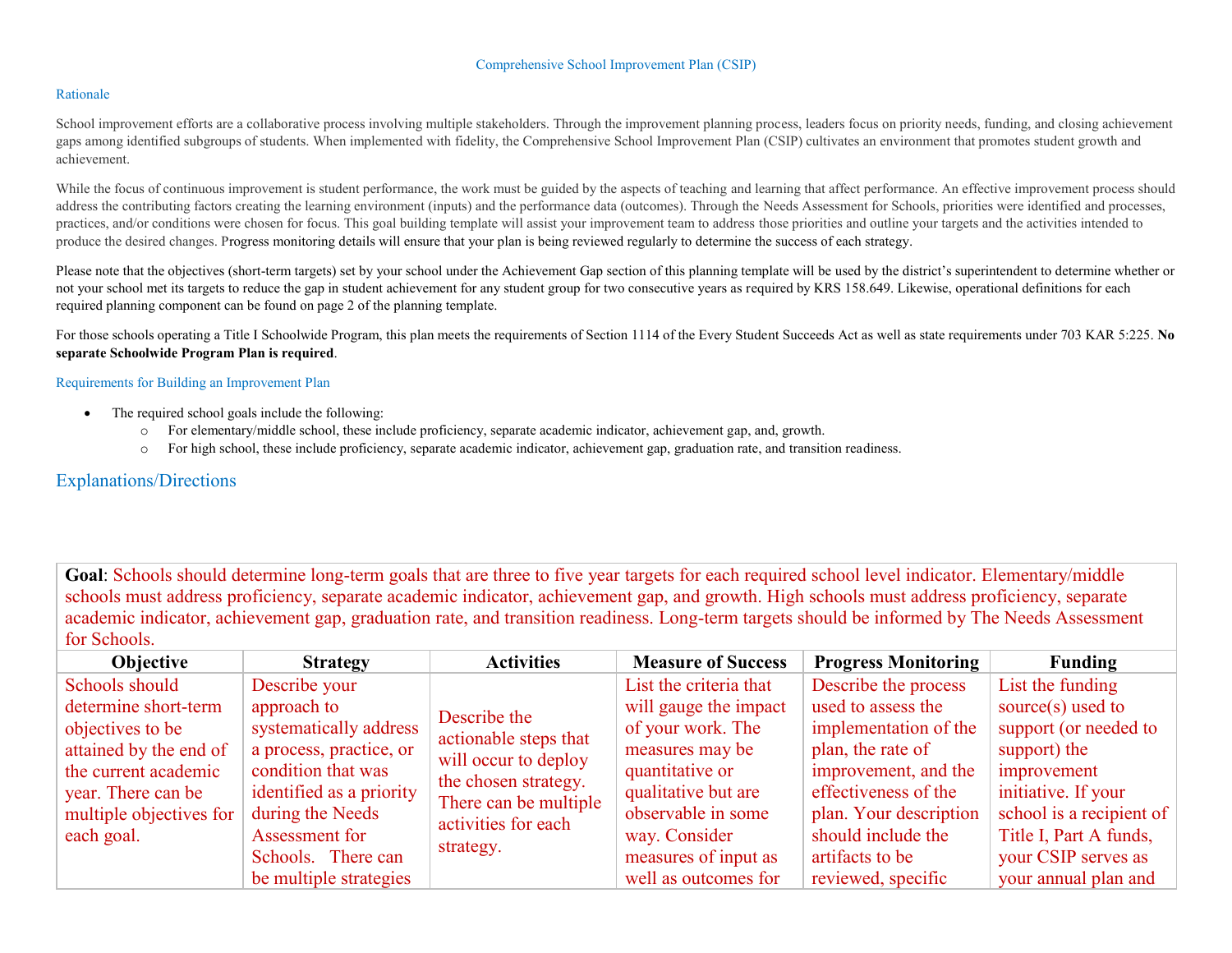| for each objective.  | both staff and | timelines, and | should indicate how     |
|----------------------|----------------|----------------|-------------------------|
| The strategy can be  | students.      | responsible    | Title I funds are       |
| based upon           |                | individuals.   | utilized to carry out   |
| Kentucky's six $(6)$ |                |                | the planned activities. |
| Key Core Work        |                |                |                         |
| Processes or another |                |                |                         |
| established          |                |                |                         |
| improvement          |                |                |                         |
| approach (i.e. Six   |                |                |                         |
| Sigma, Shipley,      |                |                |                         |
| Baldridge, etc.).    |                |                |                         |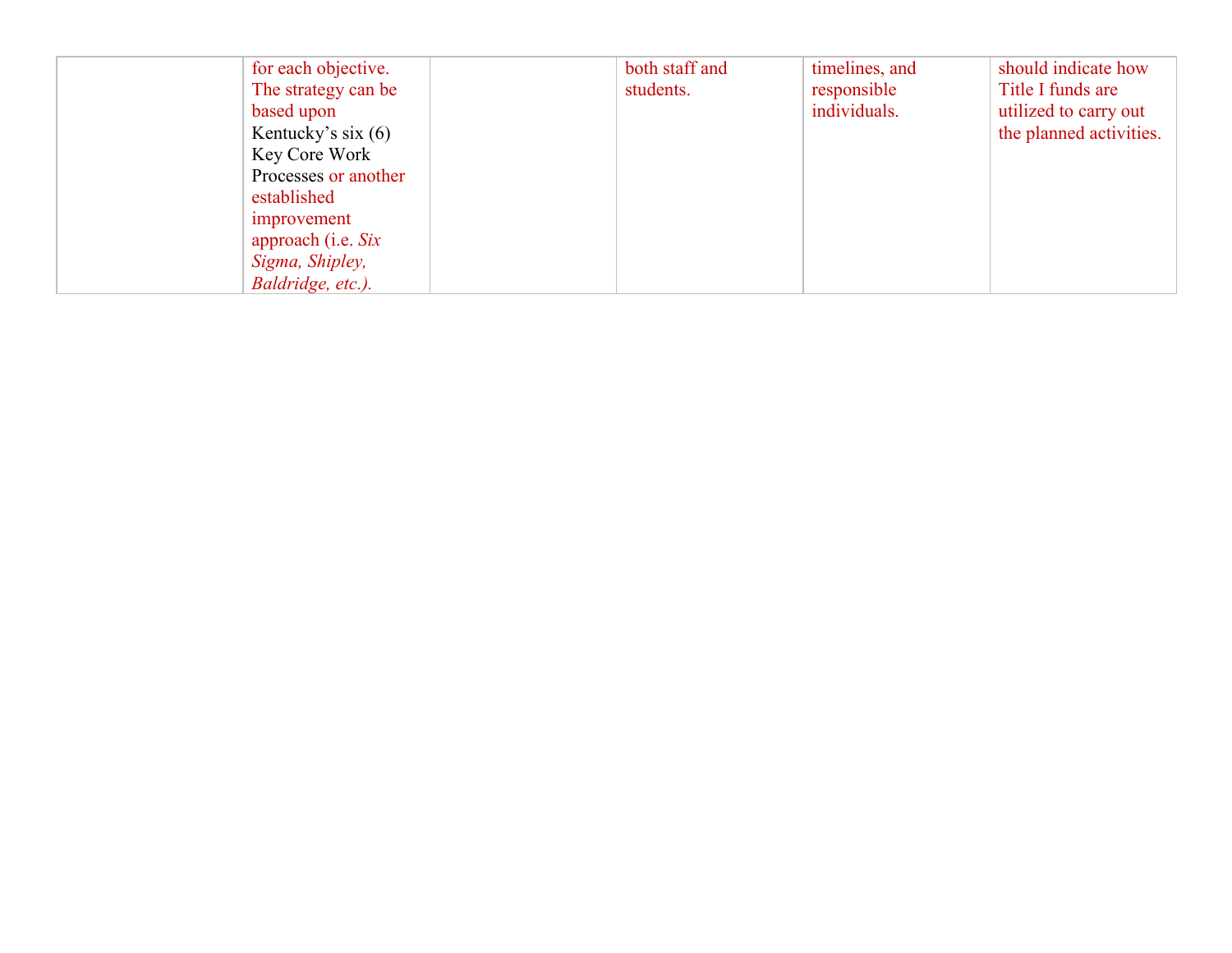# 1: Proficiency

| Math from 61.6% to 72% in 2025.                                                                                                                                                                                                                      |                                                                                                                                                                                                                   |                                                                                                                                                                                                                                                                                       |                                                                                       |                            |            |  |
|------------------------------------------------------------------------------------------------------------------------------------------------------------------------------------------------------------------------------------------------------|-------------------------------------------------------------------------------------------------------------------------------------------------------------------------------------------------------------------|---------------------------------------------------------------------------------------------------------------------------------------------------------------------------------------------------------------------------------------------------------------------------------------|---------------------------------------------------------------------------------------|----------------------------|------------|--|
| Objective                                                                                                                                                                                                                                            | <b>Strategy</b>                                                                                                                                                                                                   | <b>Activities</b>                                                                                                                                                                                                                                                                     | <b>Measure of Success</b>                                                             | <b>Progress Monitoring</b> | Funding    |  |
| Objective 1                                                                                                                                                                                                                                          |                                                                                                                                                                                                                   |                                                                                                                                                                                                                                                                                       |                                                                                       |                            |            |  |
| 10 <sup>th</sup> Grade - Increase the<br>percentage of students<br>scoring proficient in<br>Reading from 66% in<br>2019 to 69% in 2022.<br>9 <sup>th</sup> Grade – Increase<br>Reading proficiency on the<br>MAP assessment.<br>From 50.6% projected | KCWP 2: Design and<br>Deliver Instruction (How<br>will they learn it?)<br>Due to significant turnover<br>in recent years, there is a<br>need to instruct teachers in<br>core reading comprehension<br>strategies. | Implement training on core<br>instructional strategies that<br>should be present in<br>classroom instruction across<br>content areas.                                                                                                                                                 | KPREP, MAP, Formative<br>Assessment Data, Walk<br>Through Data, Teacher<br>Evaluation |                            | No Funding |  |
| proficiency to 55% in<br>2022.                                                                                                                                                                                                                       | KCWP 6: Establishing<br>Learning Culture and<br>Environment (What will we<br>do if they know it already,<br>don't know it, or need other<br>support?)<br>Develop a growth mindset<br>with students.               | Principals / Counselors /<br>Coaches will goal set with<br>students performing in the<br>25% to 49%ile on the Fall /<br>Winter MAP assessment to<br>establish clear goals and<br>identify strategies for<br>growth with individual<br>students. (Utilizing Student<br>Profile Report) | KPREP, MAP, Formative<br>Assessment Data, Walk<br>Through Data, Teacher<br>Evaluation |                            | No Funding |  |
| Objective 2                                                                                                                                                                                                                                          | KCWP 1: Design and<br>Deploy Standards (What<br>should students know and<br>be able to do?)<br><b>Utilize National Resources</b><br>to Align Local Standards.                                                     | ACT / Essential Standards –<br>Obtain/ Create Cross walk<br>documentsas predictors<br>of achievement. ACT Blue<br>Prints Understanding the<br>Assessments                                                                                                                             | <b>Crosswalk Document</b>                                                             |                            | No Funding |  |
| 10 <sup>th</sup> Grade - Increase the<br>percentage of students<br>scoring proficient in<br><b>KPREP Math from 61.6%</b><br>in 2019 to 65% in 2022.<br>9 <sup>th</sup> Grade - Increase Math<br>proficiency on the MAP<br>assessment.                | KCWP 2: Design and<br>Deliver Instruction (How<br>will they learn it?)<br>Due to significant turnover<br>in recent years, there is a<br>need to instruct teachers in                                              | Implement training on core<br>instructional strategies that<br>should be present in<br>classroom instruction across<br>content areas.                                                                                                                                                 | KPREP, MAP, Formative<br>Assessment Data, Walk<br>Through Data, Teacher<br>Evaluation |                            | No Funding |  |

Goal 1 (State your proficiency goal.): Increase the percentage of students scoring proficient in Reading and Math on the KPREP Assessment from 66% in Reading to 74% in 2025 and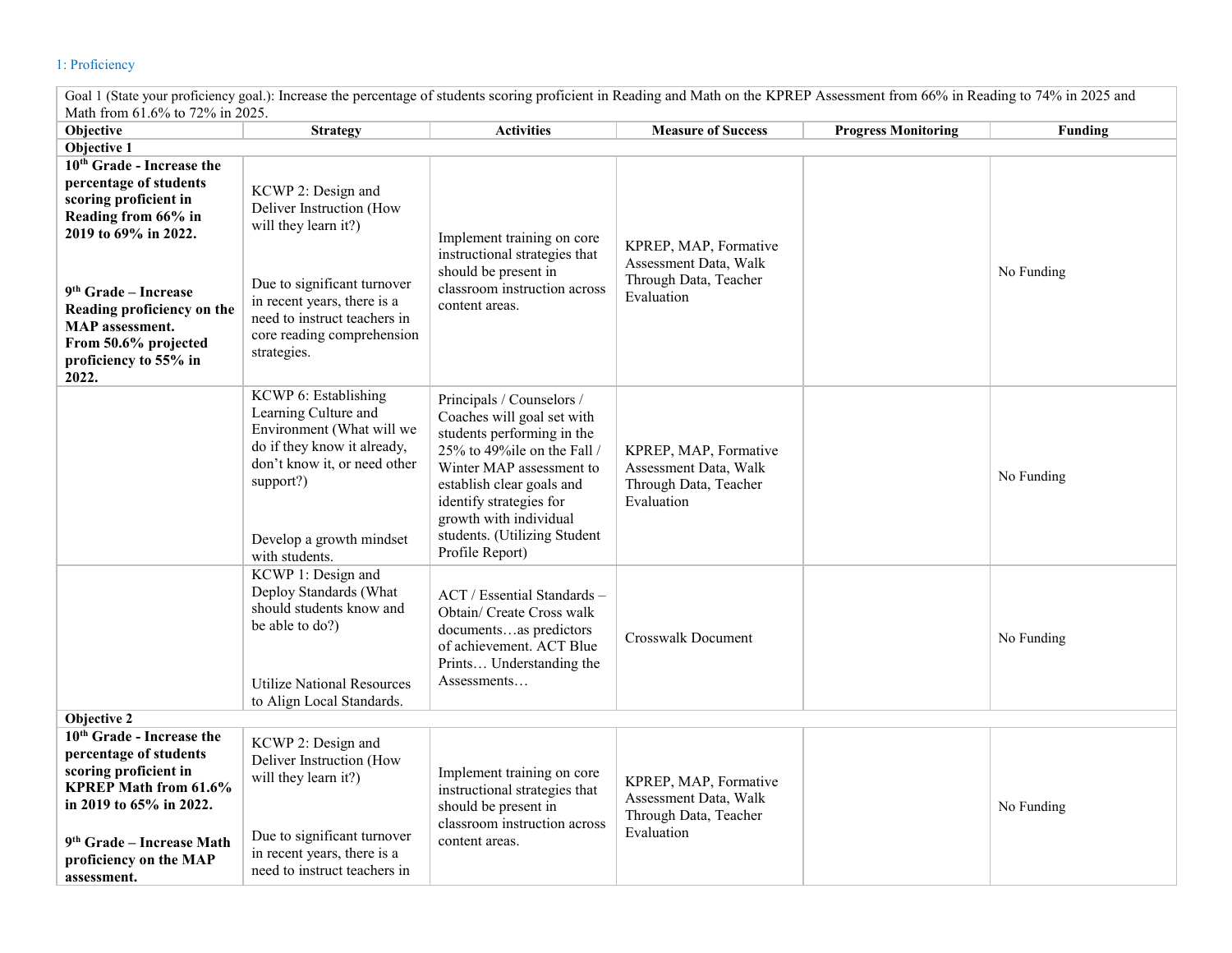| From 34.8% to 45% in<br>2022 | core reading comprehension<br>strategies.                                                                                                                                                           |                                                                                                                                                                                                                                                                                          |                                                                                       |            |
|------------------------------|-----------------------------------------------------------------------------------------------------------------------------------------------------------------------------------------------------|------------------------------------------------------------------------------------------------------------------------------------------------------------------------------------------------------------------------------------------------------------------------------------------|---------------------------------------------------------------------------------------|------------|
|                              | KCWP 6: Establishing<br>Learning Culture and<br>Environment (What will we<br>do if they know it already,<br>don't know it, or need other<br>support?)<br>Develop a growth mindset<br>with students. | Principals / Counselors /<br>Coaches will goal set with<br>students performing in the<br>25% to 49% ile on the Fall $/$<br>Winter MAP assessment to<br>establish clear goals and<br>identify strategies for<br>growth with individual<br>students. (Utilizing Student<br>Profile Report) | KPREP, MAP, Formative<br>Assessment Data, Walk<br>Through Data, Teacher<br>Evaluation | No Funding |
|                              | KCWP 1: Design and<br>Deploy Standards (What<br>should students know and<br>be able to do?)<br>Utilize National Resources<br>to Align Local Standards.                                              | ACT / Essential Standards –<br>Obtain/ Create Cross walk<br>documentsas predictors<br>of achievement. ACT Blue<br>Prints Understanding the<br>Assessments                                                                                                                                | Crosswalk Document                                                                    | No Funding |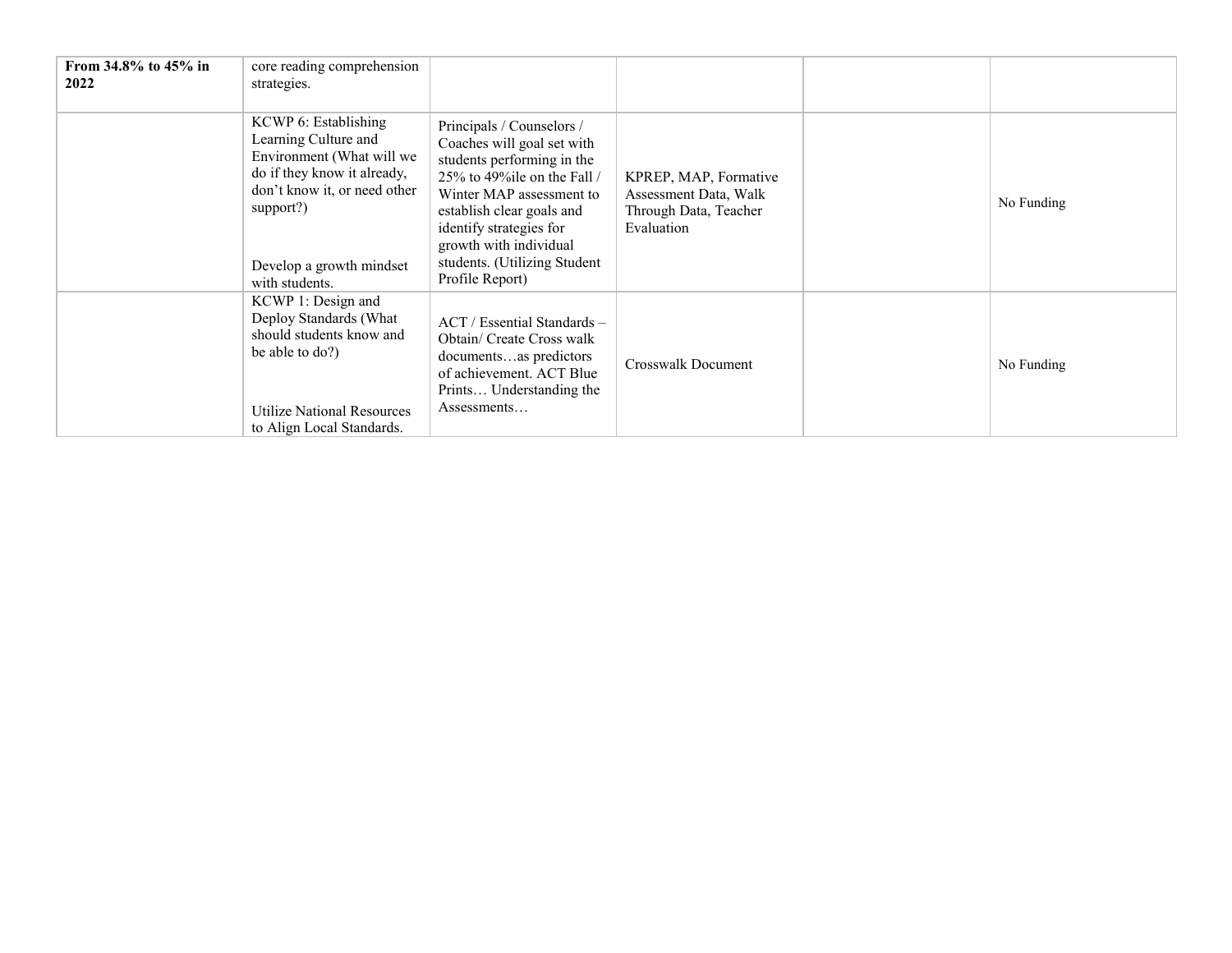## 2: Separate Academic Indicator

| Goal 2 (State your separate academic indicator goal.): To increase the proficiency rate of students in Writing as follows: Writing 2019, 54% to 77% by 2025 as measured by KPREP. |                                                                        |                                                                                                                                                                                                                                                                                                                                                                                                                                                |                                                                                      |                            |            |  |  |
|-----------------------------------------------------------------------------------------------------------------------------------------------------------------------------------|------------------------------------------------------------------------|------------------------------------------------------------------------------------------------------------------------------------------------------------------------------------------------------------------------------------------------------------------------------------------------------------------------------------------------------------------------------------------------------------------------------------------------|--------------------------------------------------------------------------------------|----------------------------|------------|--|--|
| <b>Objective</b>                                                                                                                                                                  | <b>Strategy</b>                                                        | <b>Activities</b>                                                                                                                                                                                                                                                                                                                                                                                                                              | <b>Measure of Success</b>                                                            | <b>Progress Monitoring</b> | Funding    |  |  |
| Objective 1                                                                                                                                                                       |                                                                        |                                                                                                                                                                                                                                                                                                                                                                                                                                                |                                                                                      |                            |            |  |  |
| To increase the<br>proficiency rate of the<br>students in Writing and<br><b>Science as follows:</b><br>Writing from 53.9 to 60 in<br>2022.                                        | KCWP 2: Design and<br>Deliver Instruction (How<br>will they learn it?) | Admin/Coaches will<br>provide training on the<br>revised OCS Writing Plan<br>and writing and high-<br>leverage instructional<br>strategies for writing across<br>all content areas.<br>Admin /Coaches will<br>provide on-going support<br>and monitoring of writing<br>instruction across all content<br>areas.<br>Teachers will implement the<br>Writing Plan and use<br>targeted strategies for<br>writing instruction in all<br>classrooms. | On-Demand<br>Feedback<br><b>Observation Data</b><br><b>Student Feedback</b><br>CFA's |                            | No Funding |  |  |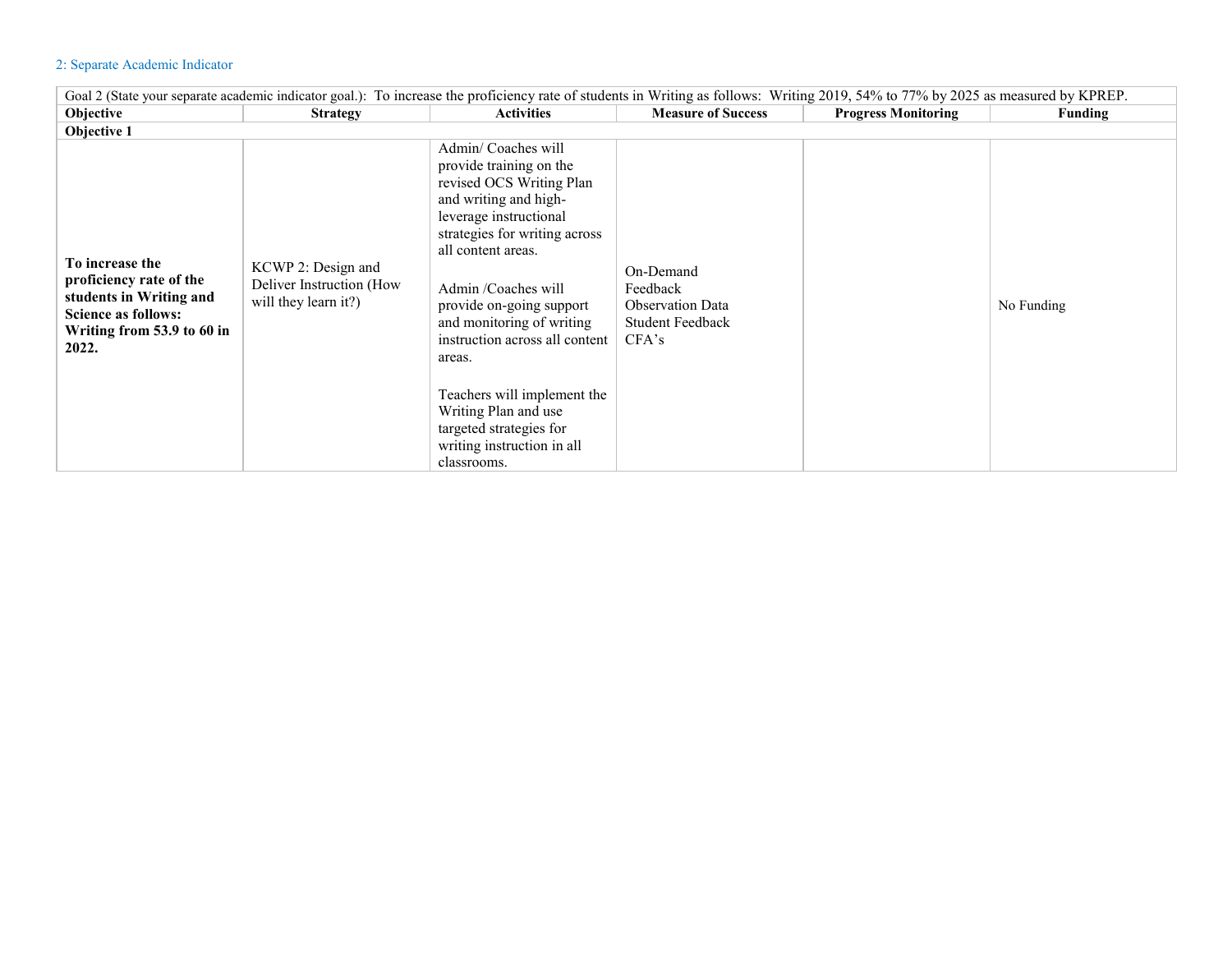#### 3: Achievement Gap

**KRS 158.649 requires the school-based decision making (SBDM) council, or the principal if no council exists, to set the school's yearly targets for eliminating any achievement gap. The targets should be established with input from parents, faculty, and staff and submitted to the superintendent for consideration and the local board of education for adoption. In addition to**  being a statutory requirement, intentionally focusing on the achievement gaps that exist among a school's underserved student populations is also a vital component of the continuous **improvement process. Schools should use a variety of measures and analysis when conducting its review of its achievement gaps, including a review of the school's climate and culture. Schools are not required to establish long term achievement gap goals; however, schools must establish yearly targets (objectives).** 

| Objective                                                                                                                                                                                                                                                                                                                                            | <b>Strategy</b>                                                                                                                                                                                                                                   | <b>Activities</b>                                                                                                                                                                                                                                                                                             | <b>Measure of Success</b>                                                                                   | <b>Progress Monitoring</b> | Funding    |
|------------------------------------------------------------------------------------------------------------------------------------------------------------------------------------------------------------------------------------------------------------------------------------------------------------------------------------------------------|---------------------------------------------------------------------------------------------------------------------------------------------------------------------------------------------------------------------------------------------------|---------------------------------------------------------------------------------------------------------------------------------------------------------------------------------------------------------------------------------------------------------------------------------------------------------------|-------------------------------------------------------------------------------------------------------------|----------------------------|------------|
| Objective 1                                                                                                                                                                                                                                                                                                                                          |                                                                                                                                                                                                                                                   |                                                                                                                                                                                                                                                                                                               |                                                                                                             |                            |            |
| Increase the percentage of<br>students scoring proficient<br>for the following groups<br>according to the following:<br>Reading<br>$AA - from 38.7\% in 2019$<br>to 45% in 2022.<br>Hispanic – from $43.1\%$ in<br>2019 to 48% in 2022.<br>Math<br>AA - from 26.7% in 2019<br>to 30% in 2022.<br>Hispanic – from $30.5\%$ in<br>2019 to 35% in 2022. | KCWP 6 - Establishing<br>Learning Culture and<br>Environment (What will we<br>do if they know it already,<br>don't know it, or need other<br>support?)<br>Develop an understanding<br>of the learning needs of our<br>identified GAP populations. | Develop an ADHOC<br>committee under the MTSS<br>- Academic to specifically<br>wrap around Culturally<br>Responsive Interventions<br>and Supports for Minority<br>students, specifically<br>Hispanic and African<br>American.                                                                                  | Development of a protocol<br>that will be utilized to<br>support the identified GAP<br>population students. |                            | No Funding |
| Objective 2                                                                                                                                                                                                                                                                                                                                          |                                                                                                                                                                                                                                                   |                                                                                                                                                                                                                                                                                                               |                                                                                                             |                            |            |
| Increase the percentage of<br>students meeting ACT BM<br>according to the following:<br>Reading<br>AA - from 37.5% in 2019<br>to 40% in 2022.<br>Hispanic – from 43.9% in<br>2019 to 45% in 2022.<br>Math<br>$AA - from 25\%$ in 2019 to<br>30% in 2022.<br>Hispanic – from $31.6\%$ in<br>2019 to 35% in 2022.                                      | KCWP 6 - Establishing<br>Learning Culture and<br>Environment. (What will we<br>do if they know it already,<br>don't know it, or need other<br>support?)                                                                                           | Develop an ADHOC<br>committee under the MTSS<br>- Academic to specifically<br>wrap around Culturally<br>Responsive Interventions<br>and Supports for Minority<br>students, specifically<br>Hispanic and African<br>American.                                                                                  | Development of a protocol<br>that will be utilized to<br>support the identified GAP<br>population students. |                            | No Funding |
|                                                                                                                                                                                                                                                                                                                                                      | KCWP 4 - Review, analyze<br>and apply data. (How will<br>we know they have learned<br>it?)<br>Goal setting with individual<br>students.                                                                                                           | Principals / Counselors /<br>Coaches will goal set with<br>students performing in the<br>25% to 75% ile on the MAP<br>assessment to establish clear<br>goals and identify strategies<br>for growth with individual<br>students. (Utilizing Student<br>Profile Report) As well as<br>students that did not hit | <b>KREP</b><br><b>MAP</b><br>Pre-ACT<br><b>ACT</b>                                                          |                            | No Funding |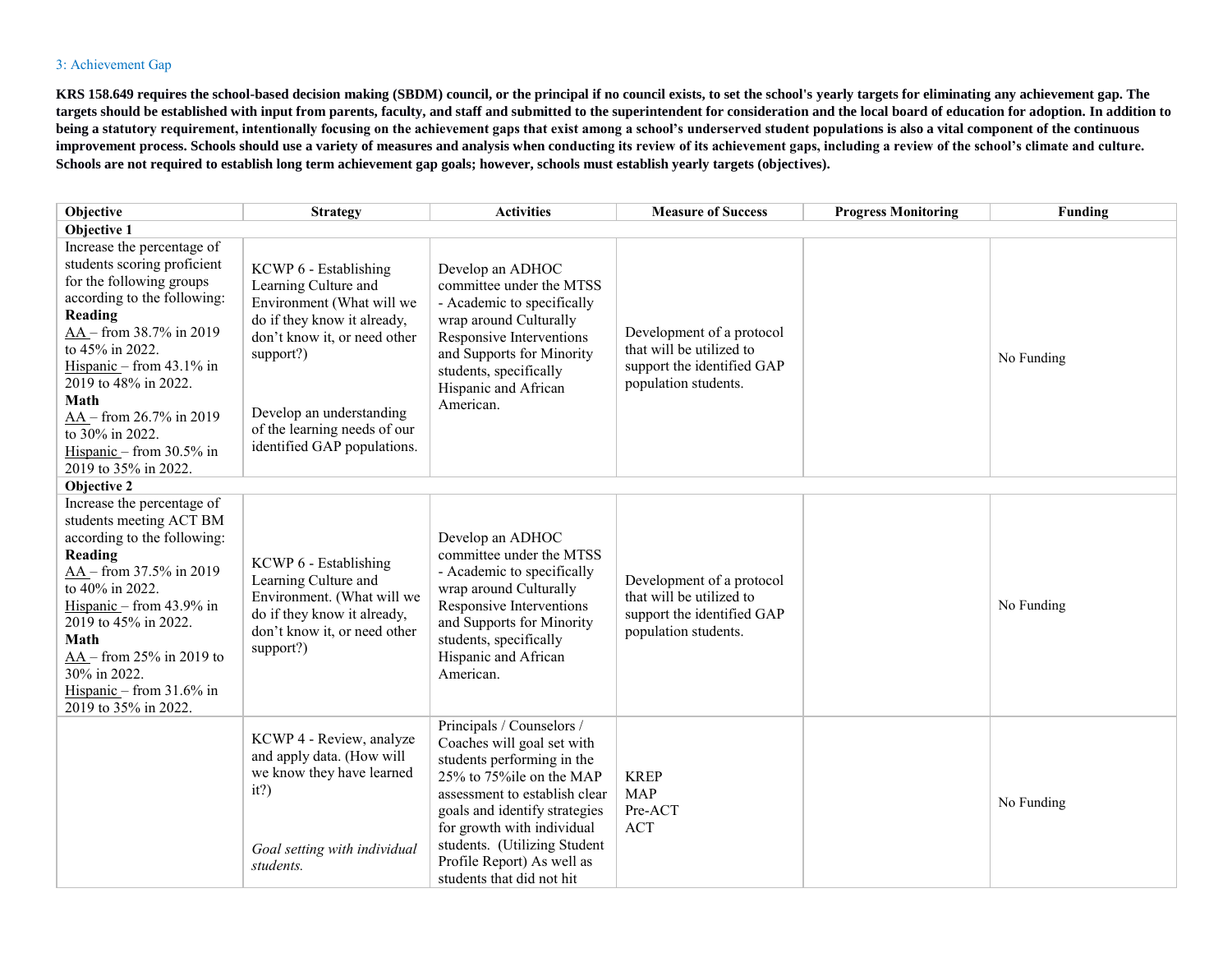| on the Practice<br>benchmark<br>$\Lambda$ $\cap$ <sup><math>\top</math></sup><br>Pre-ACT |  |  |
|------------------------------------------------------------------------------------------|--|--|
| AU I<br>assessments                                                                      |  |  |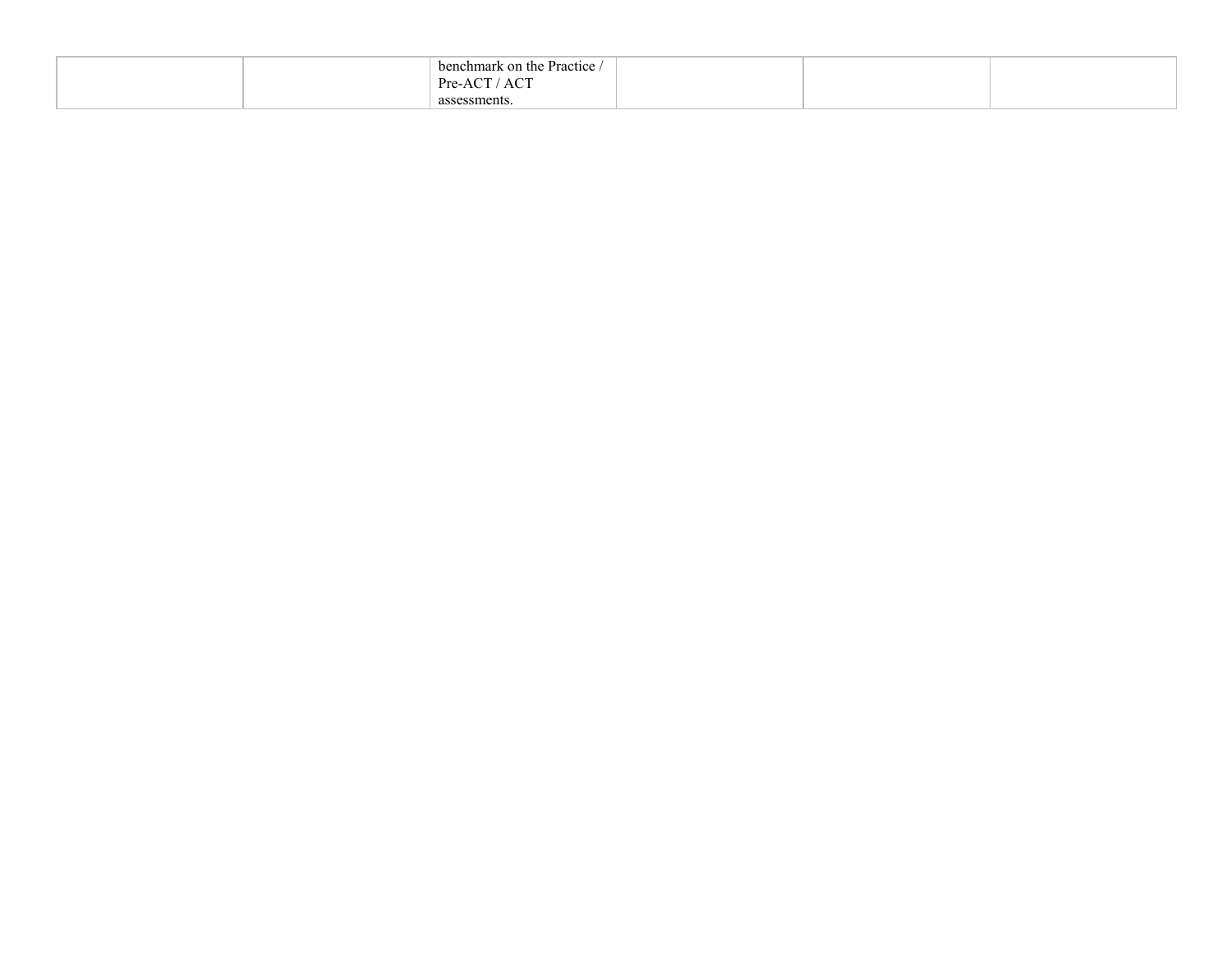## 5: Transition Readiness

| Goal 5 (State your transition readiness goal.): Increase the percentage of students who are Transition Ready Academically from 70.5% to 76% in 2025 and Career from 12.8 to 20% in 2025.                               |                                                                                                                                                                                                                                                                                                                                                                                                                  |                                                                                                                                                                                                                                                                                                                                                                                                                                                                                                                                                                                                                                                                                                                                                                                                                      |                           |                            |                |  |
|------------------------------------------------------------------------------------------------------------------------------------------------------------------------------------------------------------------------|------------------------------------------------------------------------------------------------------------------------------------------------------------------------------------------------------------------------------------------------------------------------------------------------------------------------------------------------------------------------------------------------------------------|----------------------------------------------------------------------------------------------------------------------------------------------------------------------------------------------------------------------------------------------------------------------------------------------------------------------------------------------------------------------------------------------------------------------------------------------------------------------------------------------------------------------------------------------------------------------------------------------------------------------------------------------------------------------------------------------------------------------------------------------------------------------------------------------------------------------|---------------------------|----------------------------|----------------|--|
| Objective                                                                                                                                                                                                              | <b>Strategy</b>                                                                                                                                                                                                                                                                                                                                                                                                  | <b>Activities</b>                                                                                                                                                                                                                                                                                                                                                                                                                                                                                                                                                                                                                                                                                                                                                                                                    | <b>Measure of Success</b> | <b>Progress Monitoring</b> | <b>Funding</b> |  |
| Objective 1                                                                                                                                                                                                            |                                                                                                                                                                                                                                                                                                                                                                                                                  |                                                                                                                                                                                                                                                                                                                                                                                                                                                                                                                                                                                                                                                                                                                                                                                                                      |                           |                            |                |  |
| Increase the percentage of<br>students in the career<br>readiness track according<br>to:<br>ALL Students - 13% in<br>2019 to 15% in 2022.<br><b>Students with Disabilities</b><br>$-$ from 4% in 2019 to 8%<br>in 2022 | KCWP 5: Design, Align,<br><b>Deliver Support Processes</b><br>(What will we do if they<br>know it already, don't know<br>it, or need other support?)<br>Students who are currently<br>not on a college track due to<br>lack of interest or<br>preparedness.                                                                                                                                                      | Leadership will create a<br>school wide support system<br>that identifies, guides and<br>supports students who are<br>not achieving at a level of<br>success to support college<br>readiness or who are not<br>choosing a college path that<br>includes a student action<br>plan for college or career<br>that is school and self-<br>monitored.<br>Implement and commit to<br>purposeful, scheduled<br>monitoring efforts in<br>accordance with continuous<br>improvement needs<br>Incorporate professional<br>knowledge of best practice<br>and high yield strategies<br>with knowledge of<br>personalized student needs<br>to procure a unique match<br>that will propel student<br>achievement including<br>research, action research<br>and professional learning as<br>it relates to apathy and<br>motivation. | EOC's<br>CTE Completion   |                            | No Funding     |  |
| Decrease the number of<br>students on the failure list<br>according to the following:<br>From 870 in the Fall of<br>2020 to 120 in the Spring<br>of 2022.                                                              | KCWP 5: Design, Align,<br><b>Deliver Support Processes</b><br>(What will we do if they<br>know it already, don't know<br>it, or need other support?)<br>Focus: Increased number of<br>students on the failure list<br>post COVID.<br>How does school leadership<br>(teachers and leaders)<br>measure the effectiveness of<br>current programs and<br>initiatives implemented in<br>classrooms and school?<br>and | Staff will utilize the grade<br>freeze and progress<br>checkpoints to monitor<br>students that are failing<br>course or not on track to<br>pass. Structures like LEAD<br>and ESS will be utilized to<br>support students that are<br>struggling to increase credit<br>attainment.                                                                                                                                                                                                                                                                                                                                                                                                                                                                                                                                    | Report Cards / IC         |                            | No Funding     |  |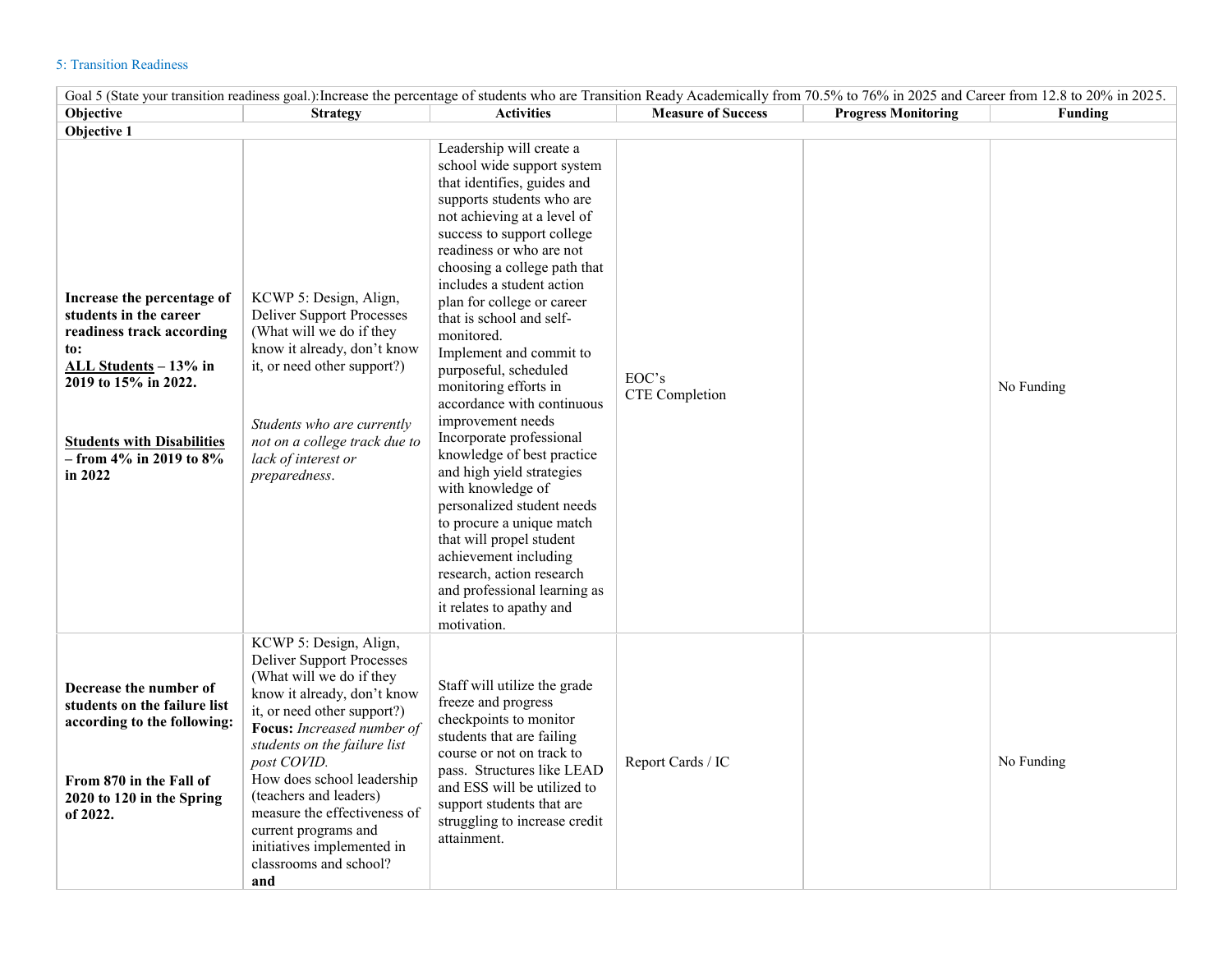| students?                   | How do stakeholders<br>determine which best<br>practice strategies will meet<br>the identified needs of the                                                                                                                                                                                                           |                                                                                                                                                                                                                                                                                                                                                                                                                                                                                                                                                                                         |                   |            |
|-----------------------------|-----------------------------------------------------------------------------------------------------------------------------------------------------------------------------------------------------------------------------------------------------------------------------------------------------------------------|-----------------------------------------------------------------------------------------------------------------------------------------------------------------------------------------------------------------------------------------------------------------------------------------------------------------------------------------------------------------------------------------------------------------------------------------------------------------------------------------------------------------------------------------------------------------------------------------|-------------------|------------|
| learned it?)<br>submission. | KCWP 4 Review, Analyze,<br>Apply Data Results (How<br>will we know they have<br>Focus: Tracking and<br>responding to student work<br>performance and<br>What systems are in place to<br>systems.<br>ensure that student data is<br>collected, analyzed, and<br>being used to drive<br>classroom instruction?<br>flow. | Staff will implement data<br>teaming methodologies,<br>including collection and<br>charting of data, analysis of<br>strengths and obstacles to<br>student learning. Develop a<br>protocol and<br>monitoring/documentation<br>tool for tiered intervention<br>movement considerations.<br>Determine the most<br>effective communication<br>protocols for<br>parents/guardians regarding<br>placement and progress in<br>intervention support<br>Develop a tracking system<br>for monitoring of student<br>achievement progress by<br>learning target and by<br>standard rather than work | Report Cards / IC | No Funding |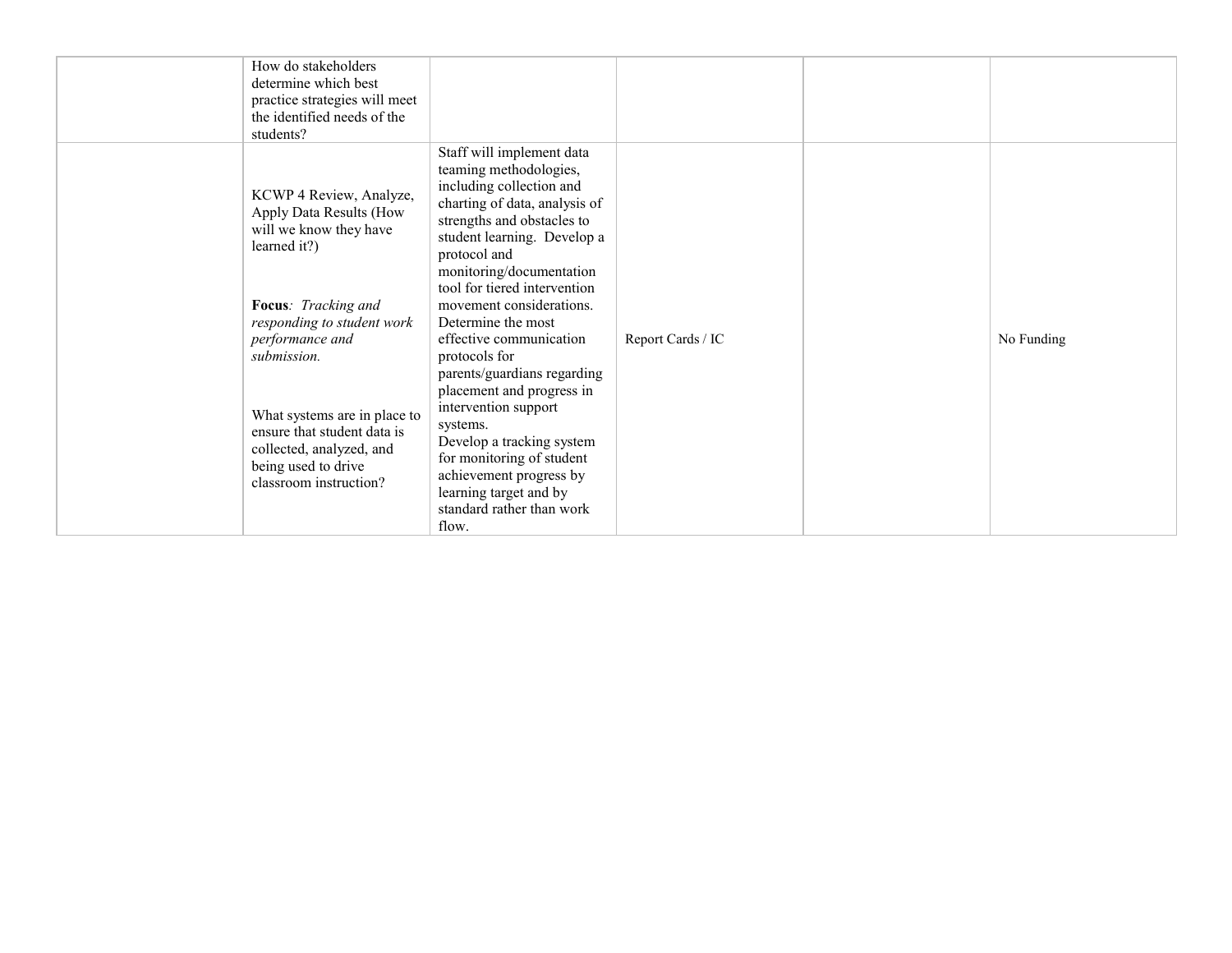### 6: Graduation Rate

| Goal 6 (State your graduation rate goal.): Increase the 4 year graduation rate for all students from 96.7% in 2020 to 98% by 2025 and the following demographic group rates:<br>Poverty from 93.5% to 96%, Disabled from 88.9% to 95% and students of 2 or More Races from 83.3% to 90% by 2025.                                    |                                                                                             |                                                                                                                                                                                                                                                                                                                                                                                                                                                                                                                                                                                                                                                                                                                                                                                                                                                                        |                                                                                 |                            |            |  |
|-------------------------------------------------------------------------------------------------------------------------------------------------------------------------------------------------------------------------------------------------------------------------------------------------------------------------------------|---------------------------------------------------------------------------------------------|------------------------------------------------------------------------------------------------------------------------------------------------------------------------------------------------------------------------------------------------------------------------------------------------------------------------------------------------------------------------------------------------------------------------------------------------------------------------------------------------------------------------------------------------------------------------------------------------------------------------------------------------------------------------------------------------------------------------------------------------------------------------------------------------------------------------------------------------------------------------|---------------------------------------------------------------------------------|----------------------------|------------|--|
| Objective                                                                                                                                                                                                                                                                                                                           | <b>Strategy</b>                                                                             | <b>Activities</b>                                                                                                                                                                                                                                                                                                                                                                                                                                                                                                                                                                                                                                                                                                                                                                                                                                                      | <b>Measure of Success</b>                                                       | <b>Progress Monitoring</b> | Funding    |  |
| Objective 1                                                                                                                                                                                                                                                                                                                         |                                                                                             |                                                                                                                                                                                                                                                                                                                                                                                                                                                                                                                                                                                                                                                                                                                                                                                                                                                                        |                                                                                 |                            |            |  |
| Increase the graduation rate<br>for students for students<br>with Two or More Races, in<br>poverty and Students with<br>Disabilities according to:<br>Two or More Races - from<br>83.3% in 2021 to 85% in<br>2022.<br>Poverty – from $93.5\%$ in<br>2021 to 95.5% in 2022.<br><b>Disabled</b> – $88.9\%$ in 2021<br>to 91% in 2022. | KCWP 1: Design and<br>Deploy Standards (What<br>should students know and<br>be able to do?) | Increase academic and<br>career readiness<br>implementation and<br>programming through<br>master scheduling input<br>from advising conferences.                                                                                                                                                                                                                                                                                                                                                                                                                                                                                                                                                                                                                                                                                                                        | Master Schedule<br><b>ARC</b> - IEP Plans<br><b>ELL Service Plans</b>           |                            | No Funding |  |
|                                                                                                                                                                                                                                                                                                                                     |                                                                                             | Students will enter OCHS<br>with an orientation meeting<br>to begin planning and<br>implementing their four-<br>year scheduling plan.<br>Students in grades 9, 10 &<br>11 will attend group<br>scheduling sessions during<br>their Advisory Class.<br>Students may also sign up<br>for an individual scheduling<br>meeting with their school<br>counselor as needed. In<br>addition students are<br>encouraged to consult with<br>the current teachers for<br>course recommendations<br>when scheduling for the<br>next academic year.<br>Students will be scheduled<br>in the appropriate academic<br>and career ready courses<br>based on individual student<br>need to achieve on-time<br>graduation. Students will be<br>encouraged to choose a<br>career path in addition to to<br>completing the required<br>courses for graduation. The<br>counseling team will | Successful transition to high<br>school<br>Promotion Rate<br><b>CCR</b> Measure |                            | No Funding |  |